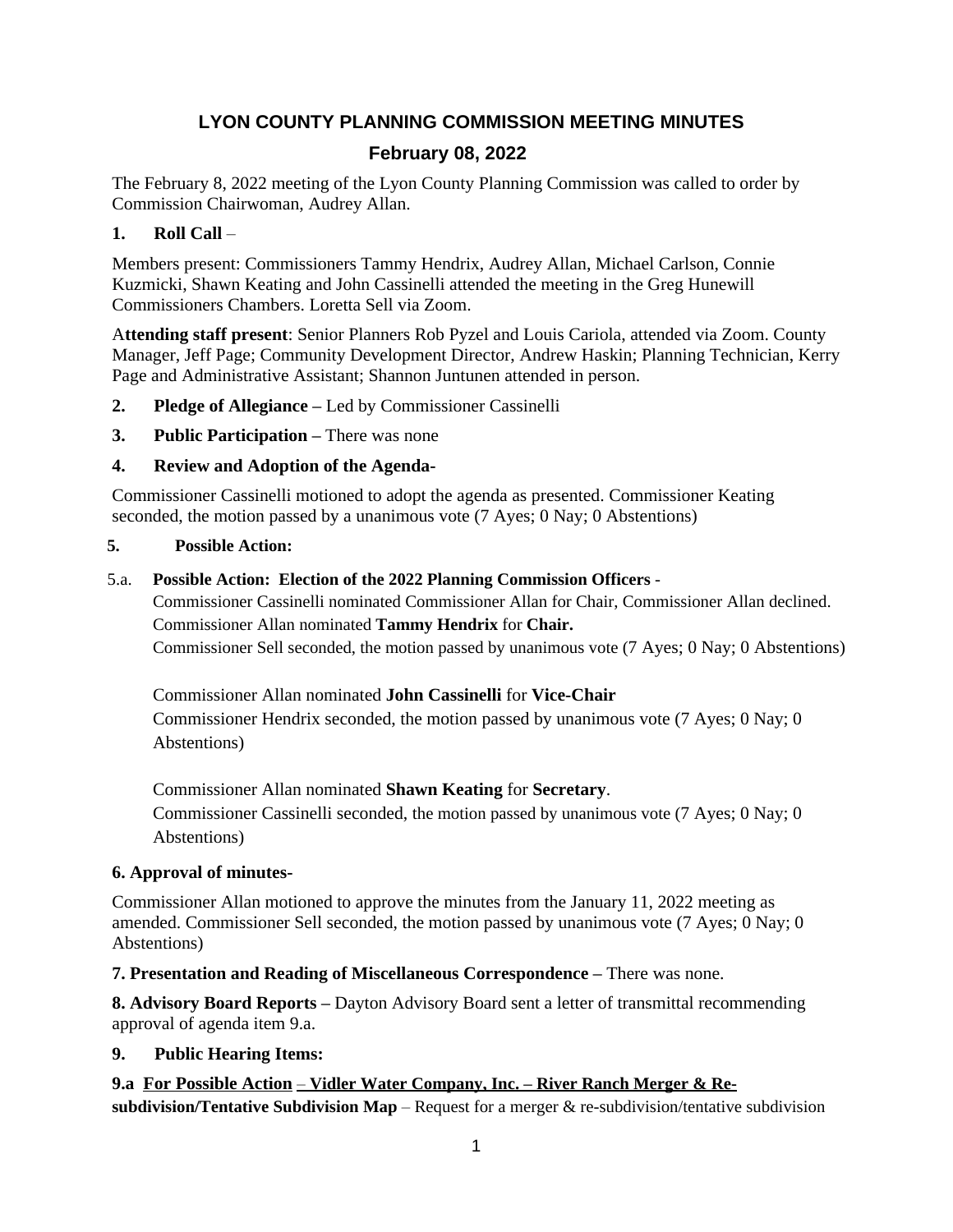map for three parcels totaling 166.87 acres to create a 49-lot single family residential development on approximately 62.8 acres with remainder Parcel A (approximately 20.9 acres) and Remainder Parcel B (approximately 83.1 acres) within the RR-1 (First Rural Residential – 1 acre minimum) zoning district generally located between Comstock Road and Sutro Road south of the Carson River, Dayton, NV (APN 016-022-19; 016-022-31; and 016-022-32) PLZ-2021-116.

Senior Planner, Rob Pyzel presented the staff report summarizing the request for a merger & resubdivision/tentative subdivision map for three parcels totaling 166.87 acres to create a 49-lot single family residential development with parcels ranging from 1 acre to 2.5 acres. The request meets all minimum acreage required by the zoning designation and conforms to the standards of the Master Plan Designation of Low Density Residential. Any development in the X-Shaded and AE FEMA Flood Zones will have to comply with Title 15 standards and obtain an Elevation Certificate. Staff is recommending approval.

Applicant's representative, Karen Downs, gave a presentation on the applicant's request.

Commissioner Cassinelli asked if approval condition #23.a., improvement to Comstock road, will include curb and gutter.

Rob responded the required improvements will not include curb and gutter due to the zoning. The Roads Director, Dustin Homan, does not feel like curb and gutter are necessary.

Commissioner Keating asked Rob to pull up the map to show how far the improvements will run.

Commissioner Cassinelli noted that the development agreement requires the applicant to maintain the road until 90% of the homes are built. Since the homes will not all be built at once, is the applicant willing/prepared to maintain the road for an extended amount of time.

Senior Planner, Rob Pyzel responded the applicant is aware of the condition.

Commissioner Allan had a question about the road name request and if it should be added as a condition or approval or in the motion. Mr. Pyzel responded it is addressed in approval condition number #6.

Commissioner Kuzmicki had concerns about an additional 49 individual septic systems going in and the possibility of it contaminating surrounding wells and the possible effect to those parcels near the river in the special flood zone in the event of a flood.

Mr. Pyzel responded that the applicant will have to comply with a number of standards before the County and outside agencies will sign off on the final Subdivision Map and before allowing the applicant to begin any development. He went on to explain once the septic is done processing the waste water it goes to leach lines where it is put back into the ground as grey water. Most flood events are surface events and do not affect ground water.

Commissioner Carlson also expressed concerns with amount of additional septics being put in.

Commissioner Keating stated he noticed there was not a traffic impact study required for this project based on the proposed size. He asked at what point a traffic study is required and how traffic is going to be impacted by these new 49 homes. Mr. Pyzel responded based on the daily trips per day it did not trigger the need for a traffic study. The average daily trips for a single family residence is 10 ADT per day, the trigger is 500. Roads Director, Dustin Homan, did not feel the applicant's proposed project should require the road to be widened or add curb and gutter. He was satisfied with the amended approval conditions regarding improvements to Comstock Rd. As further development occurs the applicant/developer will enter into a travel agreement in regards to installation of roads, that complies with County standards but at this point in time it doesn't meet the warrants to trigger a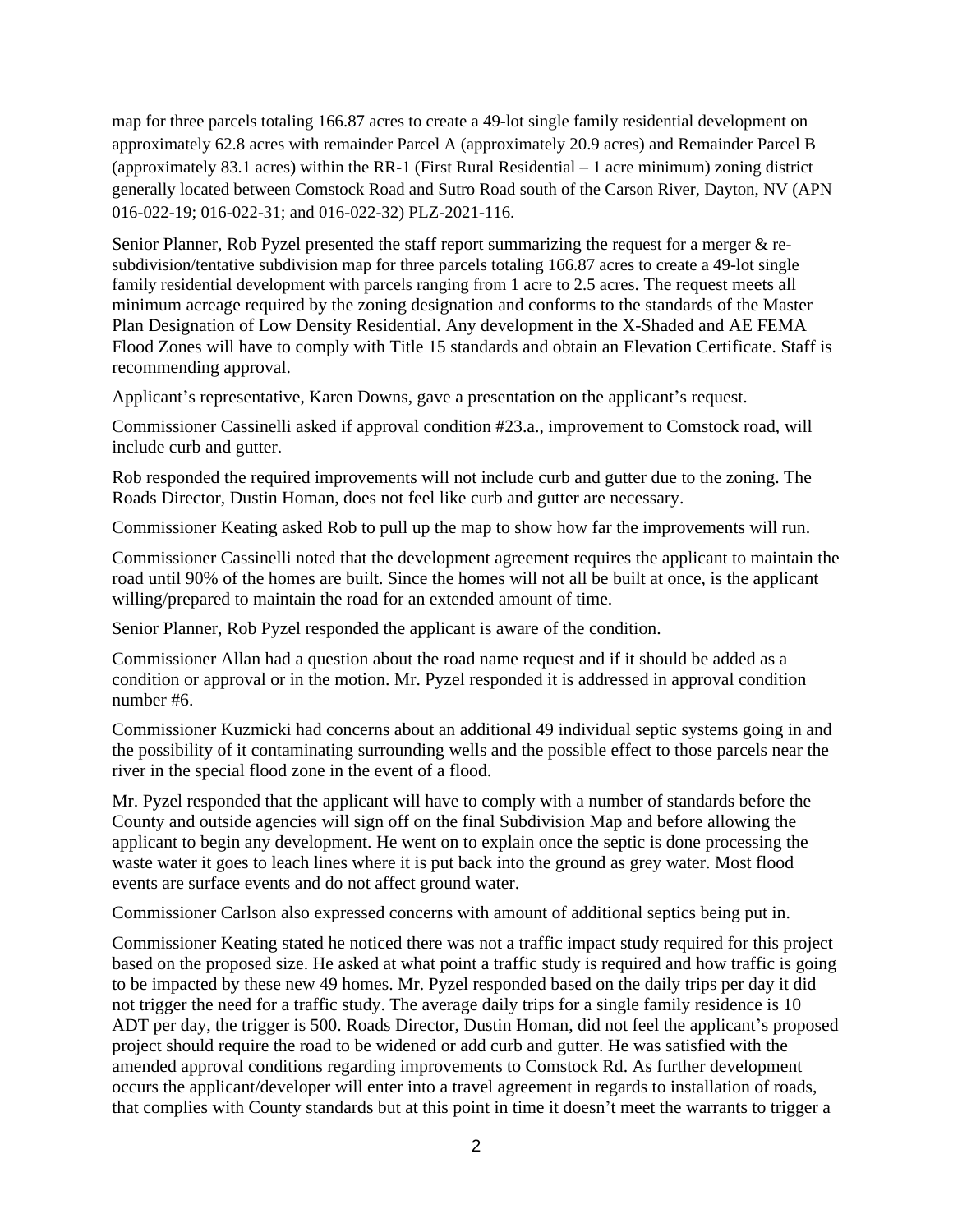traffic impact study. Commissioner Keating asked about emergency access which should be taken into account before approving some of these smaller projects. Senior Planner, Rob Pyzel stated the project conforms to zoning, Master Plan designation, meets all findings and design criteria. As far as concerns with traffic and emergency access, the County can't halt all development until the second bridge in Dayton is constructed. Both Commissioners Allan and Kuzmicki expressed concerns with traffic, as well as access.

Commissioner Allan stated although it is important for the County to look at things like emergency access and location of the second bridge, the Commission can't have a knee jerk reaction and stop all development on this side of the river. Looking at the merit of the project and if it meets all requirements for the current application and stages of the process, should be the focus. The access, traffic and second bridge are all things that will be looked at later in the process by the appropriate departments such as NDOT, County Roads department, NDEP, etc.

County Manager, Jeff Page, said the County is still trying to determine the best location for the second bridge and secure funding for both the bridge and the road network to support that. At the February 17, 2022 Board of County Commissioners meeting the Board directed Jeff Page and Community Development Director, Andrew Haskin, to schedule a community workshop regarding location of the second bridge, as well as storm drainage concerns and traffic concerns.

Commissioner Cassinelli asked about the possibility of further improving one of the proposed emergency egresses and possibly making a second egress, not just emergency egress, from this development onto Sutro Road.

Mr. Pyzel responded he would direct that question to Roads Director, Dustin Homan, but one concern is the proposed tie-in to the water line.

Roads Director, Dustin Homan, explained what the required improvements would be to add that access and pointed out that it would add more traffic down two roads through a residential area. At this point they are trying to keep that traffic to Comstock Rd. for now and as more development occurs they will look at roads to the east of Comstock.

Commissioner Keating asked about buffer requirements. Applicant's representative, Karen Downs, responded the applicant will comply with the minimum 20 ft. rear setback requirement.

Commissioner Hendrix asked for Public Comment;

Tim Steeper- Expressed concerns with flooding, drainage and water.

Craig Sharp- Expressed concerns with traffic, sewer/septics; suggested parcels should be a minimum of 2 acres to conform with the surrounding parcels and instead of individual septics the developer should be required to tie into County sewer system instead of allowing individual septics.

William Abbott agreed with the concerns voiced by the previous members of the public. He also voiced concerns with this project being located in a Super Fund site and the possibility of spreading the contamination.

Russ Harig said he also agreed with the previous public comment regarding concerns with traffic, single point access, emergency access, egress and flooding. He expressed the importance to address it all properly the first time.

Mike Lynch also expressed concerns with traffic, emergency access, proper egress, single point entry and exit.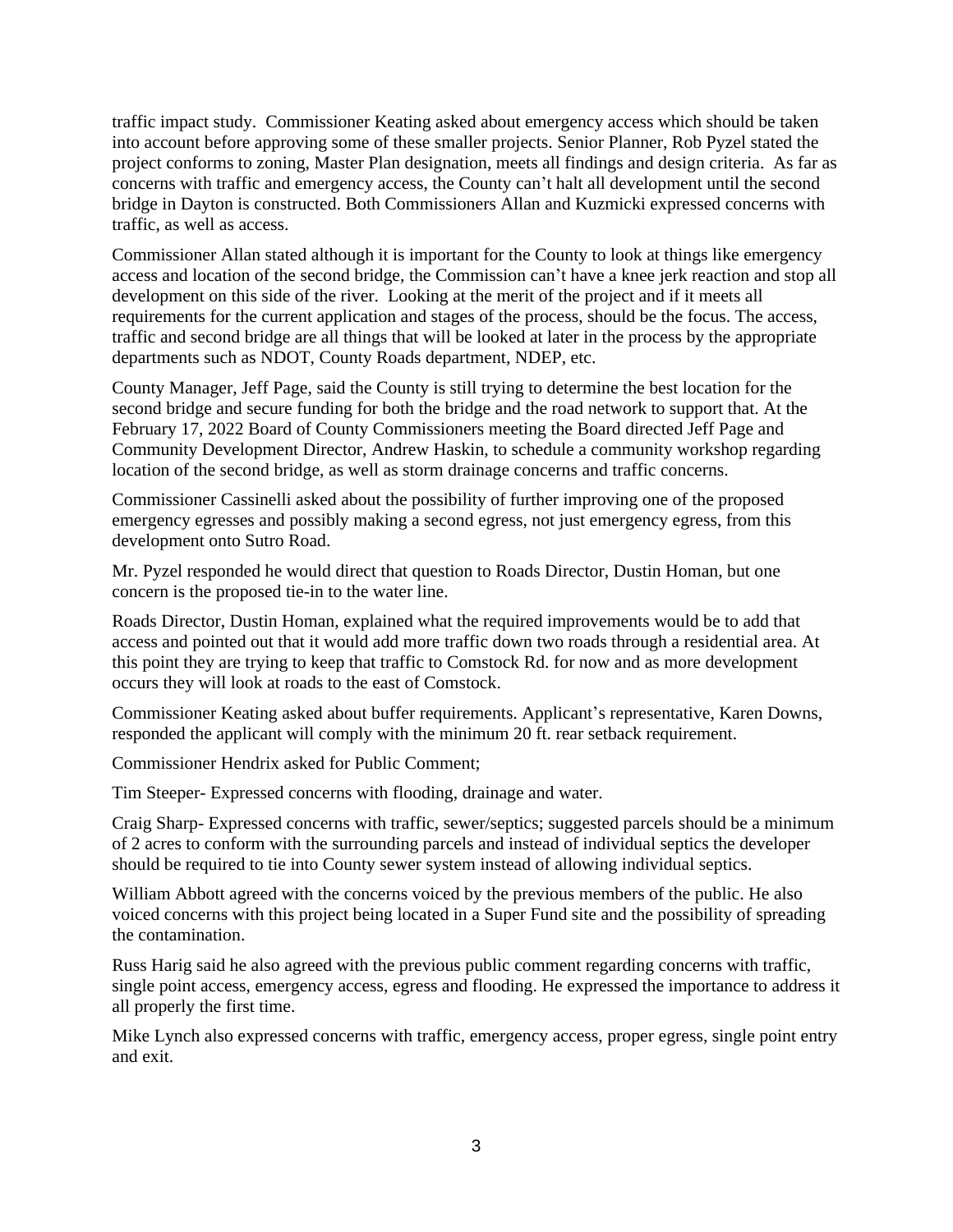Shawn Paterson also expressed concern regarding sewer, water, flooding, contamination due to the subject parcel being located in a Super Fund site and feels the proposed parcels should be 2 acres or more to be consistent with the surrounding parcels.

Sandra Adler expressed concerns with pollution to the river and surrounding wells, ground water, wildlife and traffic.

Edward Roark said he agrees with previous public comment regarding traffic and pollution concerns.

Walter Mark Bender said he agrees with previous public comment regarding traffic concerns, and the new lots should be a minimum of 2 acres. He is also upset that this development will obstruct his view.

Mike Peckham expressed concern with service/emergency vehicles having sufficient access, traffic, small lots and possible pollution.

Steve Tenko expressed concerns with traffic, not having enough supportive services for the area.

Rob Holley said when flooding occurs that Sutro is the only road not covered with water. There is no access without having to drive through flood water. He also voiced concern with smaller lots.

Senior Planner, Rob Pyzel, noted all new parcels will be connected to Lyon County water and will have to get authorization to serve those parcels before they can proceed. The proposed lot sizes meet the minimum acreage for the designated zoning district which was adopted in the 1990's. He went on to address the second access to the parcels, flooding concerns, the possible location of the second bridge in Dayton and the designated Master Plan for that area allows for smaller lots and the applicant will not be disturbing any land near the Superfund site, alleviating the concerns regarding spreading any mercury contamination.

Commissioner Allan motioned to **forward a recommendation of approval** of the request for a merger & re-subdivision/tentative subdivision map for three parcels totaling 166.87 acres to create a 49 lot single family residential development.

Commissioner Sell seconded, t**he motion failed**

Commissioner Keating motioned to **forward a recommendation of denial** for the request for a merger & re-subdivision/tentative subdivision map for three parcels totaling 166.87 acres to create a 49-lot single family residential development on approximately 62.8 acres with remainder Parcel A (approximately 20.9 acres) and Remainder Parcel B (approximately 83.1 acres) within the RR-1 (First Rural Residential – 1 acre minimum) zoning district generally located between Comstock Road and Sutro Road south of the Carson River, Dayton, NV (APN 016-022-19; 016-022-31; and 016-022-32) PLZ-2021-116. Based on the following findings:

- A. The lack of a traffic analysis for the project and mitigation measures for the impacts to the existing development within the area;
- B. There is inadequate emergency access from the project site; and
- C. The lack of a suitable buffer between the proposed 1-acre minimum lots and the existing 5 acre lots along the southern boundary of the project.

Commissioner Carlson **seconded,** the motion passed by a unanimous vote (7 Ayes; 0 Nay; 0 Abstentions).

#### **RECESS TO CONVENE AS THE LYON COUNTY PUBLIC LANDS MANAGEMENT ADVISORY BOARD**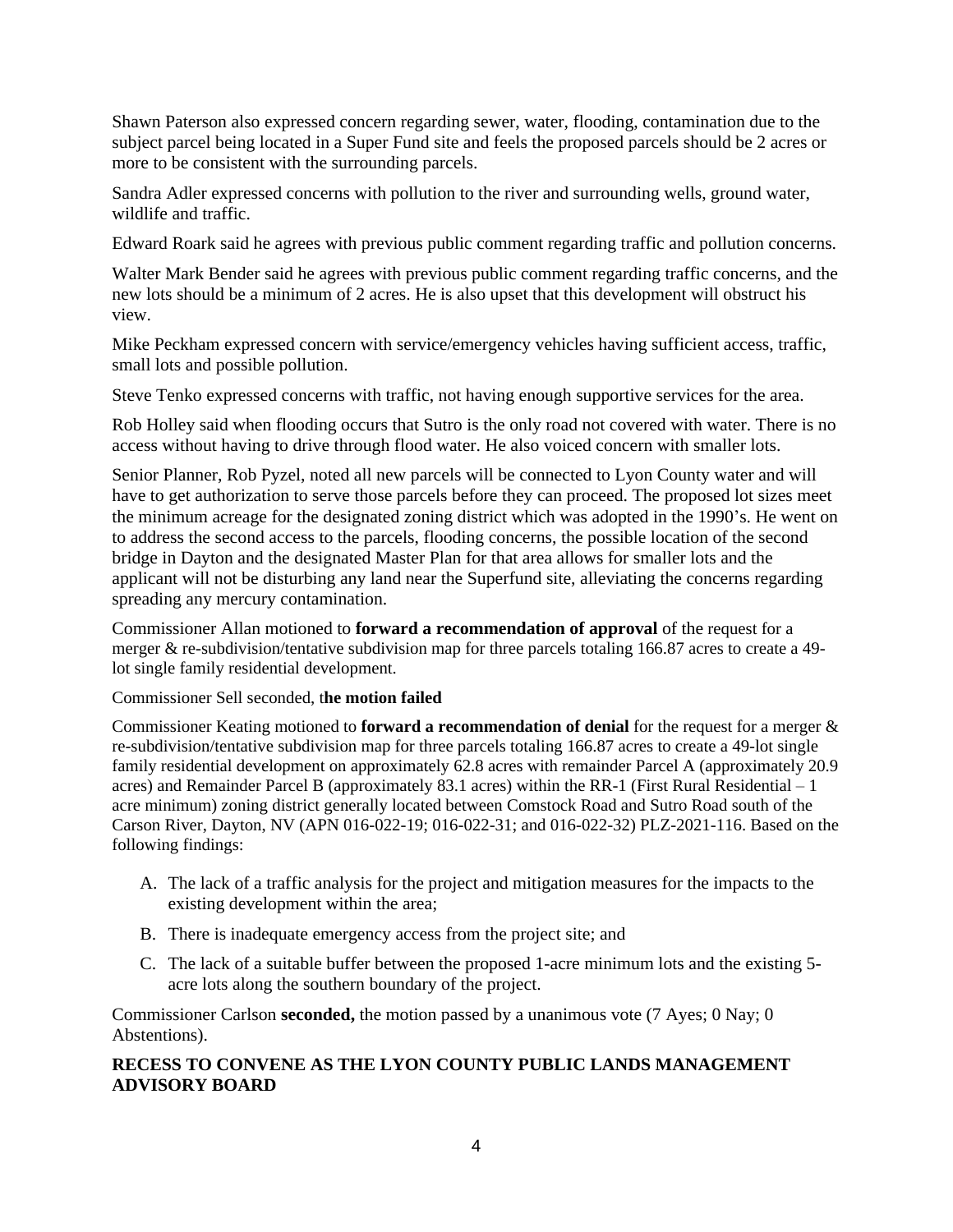#### **10. Public Participation**-

#### **11. Action Items-** None

## **12. Staff update on Public Lands Bill**

Community Development Director, Andrew Haskin said the consultant (RCI) is working to develop maps outlining proposed parcels to be included in Lands Bill. Once those are created and available he will bring them forward for the Planning Commission to review. So far RCI has received feedback from Lyon County, Desert Hills Dairy, Hudbay Minerals and the Nevada Builder Alliance. The County is working to set up with the Yerington Paiute Tribe, the Walker River Paiute Tribe and the State of Nevada Department of Conservation and Natural Resources, State lands and State Parks.

#### **13**. **Board Member Comments-** None

#### **14. Future Agenda Items-** None

**15. Public Participation-** Amanda Brinnand said she was a little confused about the process of the Public Lands Bill. She said it was mentioned in a January meeting that the process for the Lands Bill is anticipated to be completed by June of 2022 and she felt like that was not enough time to allow for Public Participation. She also said there doesn't seem to be any information on the Lands Bill out there such as maps, process etc. She suggested putting something on the website informing the public what is going on and how they can be involved.

Community Development Director, Andrew Haskin, responded the County is working to get information on the website for the public. There is not a lot of information to get out there at this point because it is still in the preliminary stages. There will be a fair amount of process left.

## **ADJOURN TO RECONVENE AS THE LYON COUNTY PLANNING COMMISSION**

## **16. Staff Comments and Commissioner Comments:**

## **16.a. Staff update on recent County Commissioners actions**

Community Development Director, Andrew Haskin, updated the Planning Commission on action by the Board at the February 3, 2022 meeting. There was a discussion on the second Dayton Bridge. The Commissioners requested a special meeting held in Dayton to select the location. Part of that workshop will include discussion on the Dayton area Drainage Master Plans. There will be an agenda item coming up to amend Title 7 and Title 15 to prohibit Cannabis Consumption Lounges. The Business impact statement will be heard at the March 3 meeting and then the proposed ordinance will be heard at the second meeting in March. Board heard options on allowable uses and possible options for Tiny Homes and gave Staff direction to draft an ordinance allowing Tiny Homes to be used as an Accessory dwelling on a residential lot.

#### **17. Public Participation-**

Tim Steeper requested a better map of the proposed roads and connections to the second Dayton Bridge that people can zoom in on, with more detail, etc.

## **18. Adjournment**

 $\overline{a}$ 

At approximately 10:57 a.m. it was unanimously motioned to adjourn.

Tammy Hendrix, Chairwoman